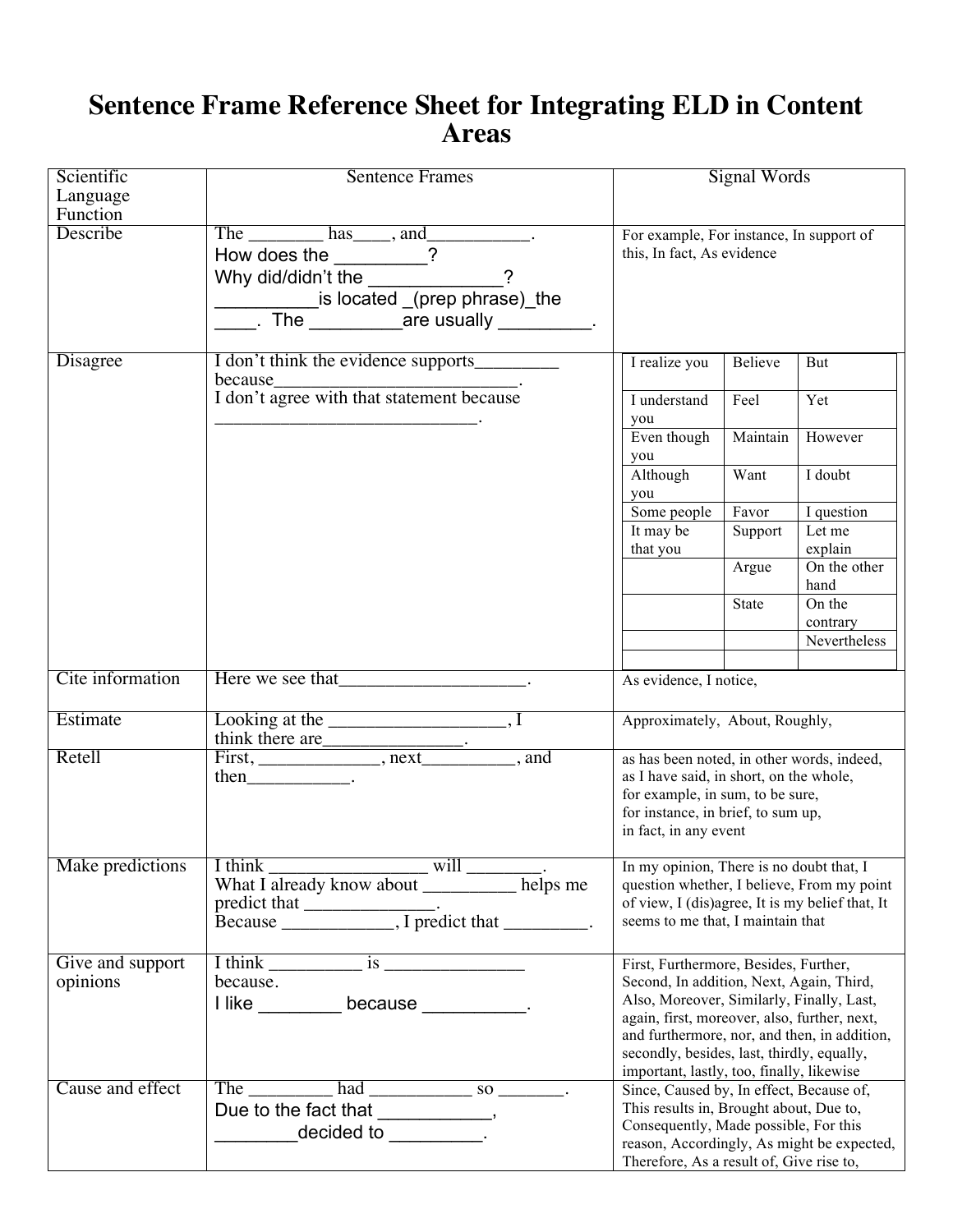|                  |                                                                                                                                                                            | Ifthen, Leads to, Was responsible for                                                                                                                                                                                                                                                       |              |                                    |
|------------------|----------------------------------------------------------------------------------------------------------------------------------------------------------------------------|---------------------------------------------------------------------------------------------------------------------------------------------------------------------------------------------------------------------------------------------------------------------------------------------|--------------|------------------------------------|
| Draw conclusions | She/He feels _________________ because                                                                                                                                     | For the reasons above, To sum up, In short,<br>In brief, As you can see, To be sure,<br>Undoubtedly, In any event, As I have<br>noted, Without a doubt, In conclusion, In<br>any case, In other words, In summation,<br>Obviously, Concluding, On the whole,<br>Unquestionably, Summarizing |              |                                    |
| Compare          | This ___________________ is similar to that<br><b>Contract</b>                                                                                                             | in like manner, likewise, similarly, as well<br>as, compared to, in the same way, have in<br>common, all are                                                                                                                                                                                |              |                                    |
| Contrast         | other doesn't .                                                                                                                                                            | after all, for all that, on the other hand,<br>although, this may be true, however, on the<br>contrary, and yet, in contrast to this, still,<br>at the same time, nevertheless, yet,<br>but notwithstanding, as opposed to,<br>conversely, even though, rather than, in<br>spite of         |              |                                    |
| Sequence         | We saw that first, __________, then, _________<br>and at the end, _______________.                                                                                         | Again, first, moreover, also, further, next,<br>and furthermore, nor, and then, in addition,<br>secondly, besides, last, thirdly, equally<br>important, lastly, too, finally, likewise,<br>after a few days, immediately, meanwhile,<br>afterward, in the meantime, soon, at length         |              |                                    |
| Hypothesize      | If had had, then                                                                                                                                                           | In my opinion, There is no doubt that, I<br>question whether, I believe, From my point<br>of view, I (dis)agree, It is my belief that, It<br>seems to me that, I maintain that                                                                                                              |              |                                    |
| Persuade         | $does \_\_$ due to $\_\_$ .                                                                                                                                                | I realize you                                                                                                                                                                                                                                                                               | Believe      | But<br>Yet                         |
|                  |                                                                                                                                                                            | I understand<br>you                                                                                                                                                                                                                                                                         | Feel         |                                    |
|                  |                                                                                                                                                                            | Even though<br>you                                                                                                                                                                                                                                                                          | Maintain     | However                            |
|                  |                                                                                                                                                                            | Although<br>you                                                                                                                                                                                                                                                                             | Want         | I doubt                            |
|                  |                                                                                                                                                                            | Some people                                                                                                                                                                                                                                                                                 | Favor        | I question                         |
|                  |                                                                                                                                                                            | It may be<br>that you                                                                                                                                                                                                                                                                       | Support      | Let me<br>explain                  |
|                  |                                                                                                                                                                            |                                                                                                                                                                                                                                                                                             | Argue        | On the other<br>hand               |
|                  |                                                                                                                                                                            |                                                                                                                                                                                                                                                                                             | <b>State</b> | On the<br>contrary<br>Nevertheless |
|                  |                                                                                                                                                                            |                                                                                                                                                                                                                                                                                             |              |                                    |
| Measure          |                                                                                                                                                                            | Approximately, About, Roughly, estimate                                                                                                                                                                                                                                                     |              |                                    |
|                  | tall.<br>This $\frac{1}{\frac{1}{2} + \frac{1}{2} + \frac{1}{2}}$ holds a volume of<br>Before we $\underbrace{\hspace{2cm}}$ mu.<br>but now it $\underbrace{\hspace{2cm}}$ |                                                                                                                                                                                                                                                                                             |              |                                    |